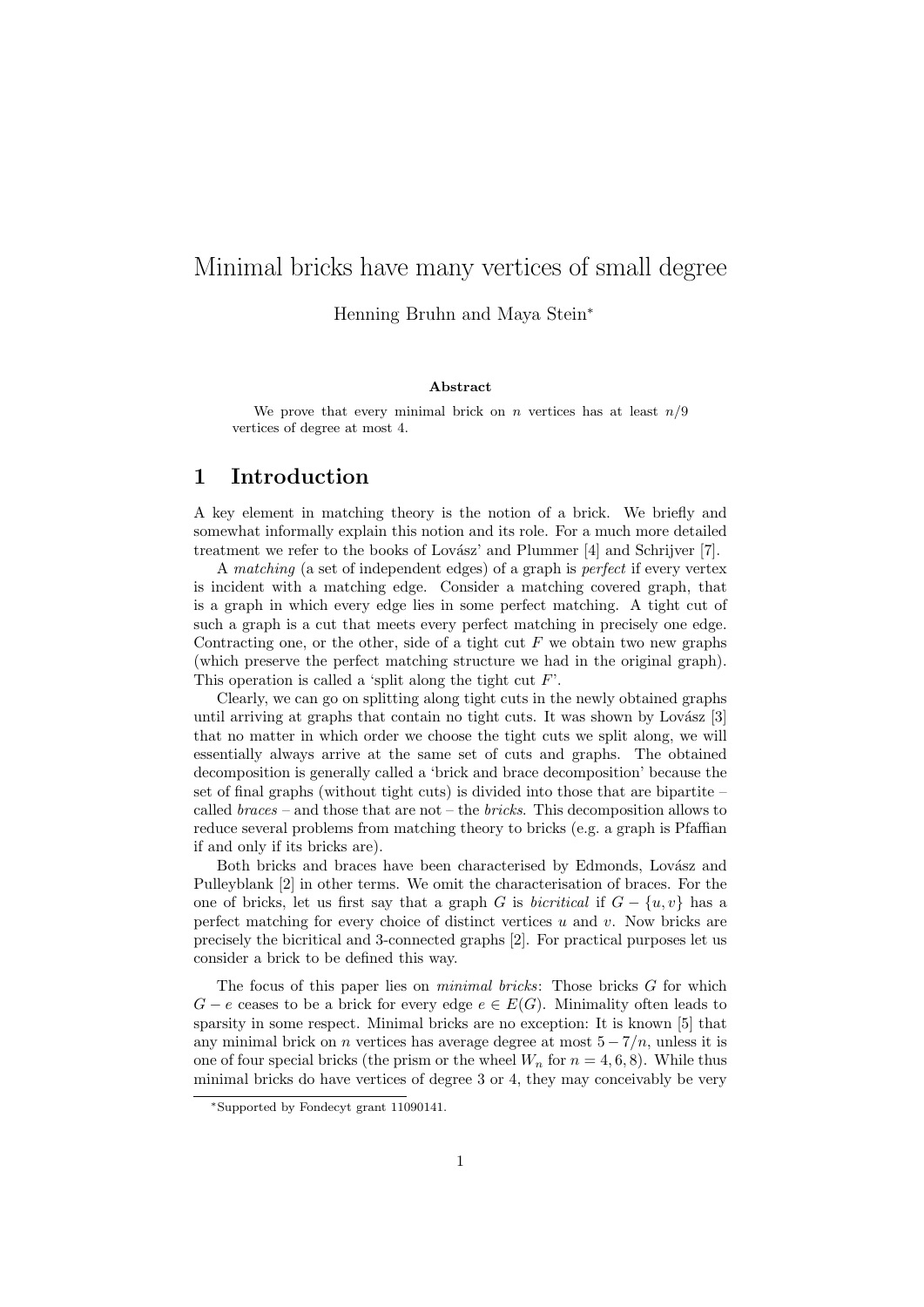few in number, if the average degree is very close to 5. Of particular interest are vertices that attain the smallest degree possible, which is 3 for a brick.

De Carvalho, Lucchesi and Murty [1] proved that any minimal brick contains a vertex of degree 3, which had been conjectured earlier by Lovász; see  $[1]$ . This was extended by Norine and Thomas, who showed the existence of 3 such vertices, and then went on to pose the following stronger conjecture.

**Conjecture 1** (Norine and Thomas [5]). There is an  $\alpha > 0$  so that every minimal brick G contains at least  $\alpha|V(G)|$  vertices of degree 3.

Our main result yields further evidence for this conjecture.

**Theorem 2.** Every minimal brick G has at least  $\frac{1}{9}|V(G)|$  vertices of degree at most 4.

We hope that the methods developed here, if substantially strengthened, will be useful for attacking Norine and Thomas' conjecture.

# 2 Brick generation

For practical purposes, the abstract definition of a brick as a 3-connected and bicritical graph may sometimes be less useful than knowing how to obtain a brick from another brick by a small local operation. De Carvalho, Lucchesi and Murty [1] study such operations, and prove that any brick other than the Petersen graph can be obtained by performing these operations successively, starting with either  $K_4$  or the prism. (In particular, every graph in this sequence is a brick.) Norine and Thomas [6] show a generalisation of this result, which they obtained independently.

In particular, every brick has a generating sequence of ever larger bricks. To be useful in induction proofs about minimal bricks, however, it appears necessary that all intermediate graphs are minimal as well, which is unfortunately not guaranteed by the results above. To mend this situation, Norine and Thomas [5] introduce another family of operations, called *strict extensions*, which we shall describe below. Using strict extensions, they find that each minimal brick has a generating sequence consisting only of minimal bricks:

**Theorem 3** (Norine and Thomas [5]). Every minimal brick other than the Petersen graph can be obtained by strict extensions starting from  $K_4$  or the prism, where all intermediate graphs are minimal bricks.

Notice that although a strict extension of a brick is a brick, a strict extension of a minimal brick need not be a minimal brick [5].

Let us now formally define strict extensions, following Norine and Thomas [5]. There are five types of strict extensions: Strict linear, bilinear, pseudolinear, quasiquadratic and quasiquartic extensions. The first three of these are based on an even simpler operation, the bisplitting of a vertex.

For this, consider a graph  $H$  and one of its vertices  $v$  of degree at least 4. Partition the neighbourhood of v into two sets  $N_1$  and  $N_2$  such that each contains at least two vertices. We now replace  $v$  by two new independent vertices,  $v_1$  and  $v_2$ , where  $v_1$  is incident with the vertices in  $N_1$  and  $v_2$  with the ones in  $N_2$ . Finally, we add a third new vertex  $v_0$  that is adjacent to precisely  $v_1$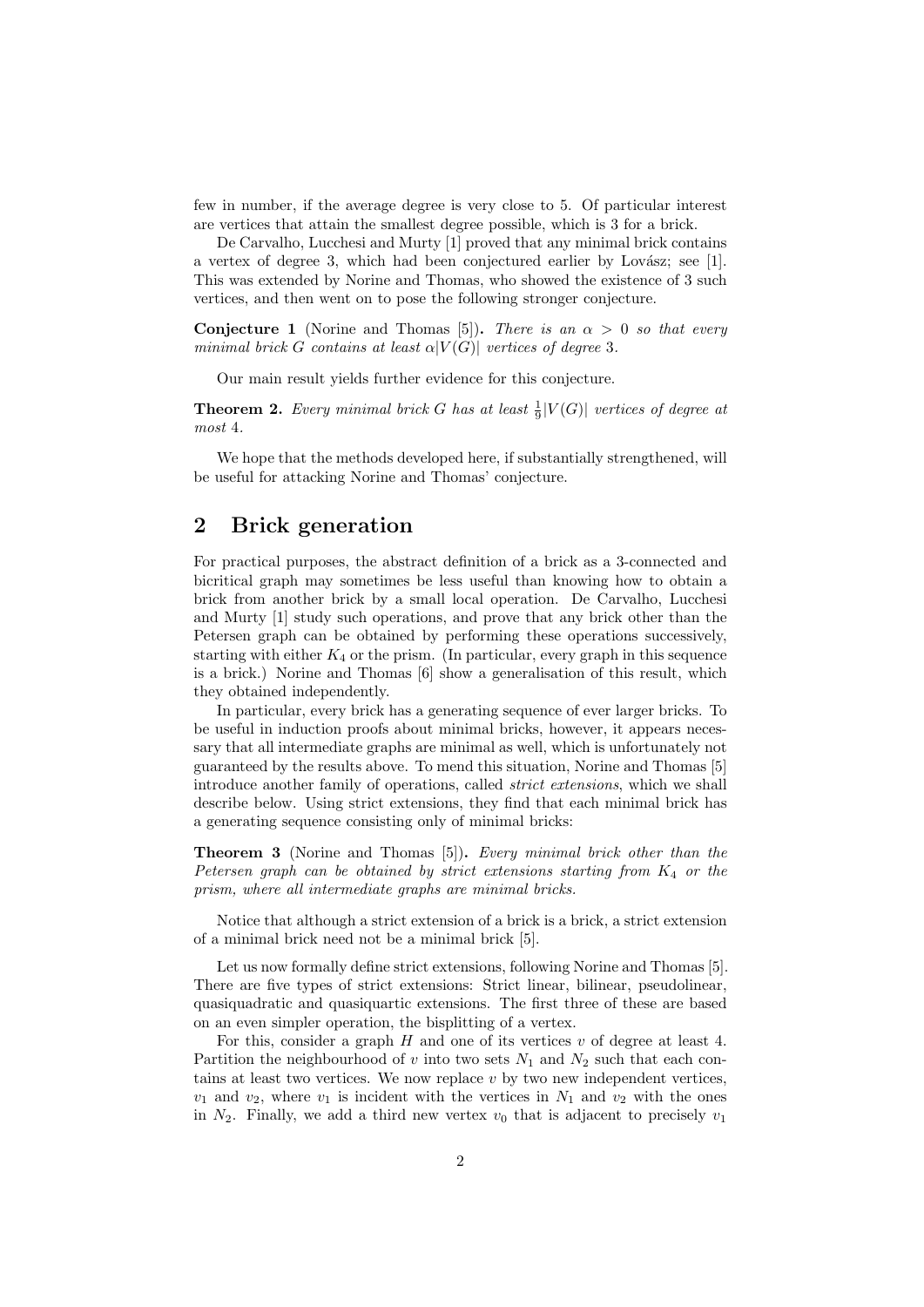and  $v_2$ . We say that any such graph  $H'$  is obtained from H by bisplitting v. The vertex  $v_0$  is the *inner vertex* of the bisplit, while  $v_1$  and  $v_2$  are the *outer* vertices. Any time we perform a bisplit at a vertex  $v$  we will tacitly assume  $v$ to have degree at least 4.

We will now define turn by turn the strict extensions. At the same time we will specify a small set of vertices, the fundament of the strict extension. One should think of the fundament as a minimal set of vertices that needs to be present, should we want to perform the extension in some other, usually smaller, graph.

Let  $v$  be a vertex of a graph  $G$ . We say that  $G'$  is a strict linear extension of  $G$  if  $G'$  is obtained by one of the three following operations. (See Figure 1 for an illustration.)

- 1. We perform a bisplit at v, denote by  $v_0$  the inner vertex, and by  $v_1$  and  $v_2$ the outer vertices of the bisplit. Choose a vertex  $u_0 \in V(G)$  that is nonadjacent to v. Add the edge  $u_0v_0$ .
- 2. We perform bisplits at v and at a second non-adjacent vertex  $u$ , obtaining outer vertices  $v_1$  and  $v_2$  and inner vertex  $v_0$  from the first bisplit and outer vertices  $u_1$  and  $u_2$  and inner vertex  $u_0$  from the second. Add the edge  $u_0v_0$ .
- 3. We bisplit v, obtaining the inner vertex  $u_0$ , and outer vertices  $u_1$  and  $u_2$ . We bisplit  $u_1$ , obtaining an inner vertex  $v_0$  and outer vertices  $v_1$  and  $v_2$ , where  $v_1$  is adjacent to  $u_0$ . Add the edge  $u_0v_0$ .

The fundament of the extension depends on the subtype: For 1. the fundament is comprised of  $u_0, v$  plus any choice among the vertices of G of two neighbours of  $v_1$  and of two neighbours of  $v_2$ ; for 2. it will be  $u, v$  together with any two neighbours for each of  $u_1, u_2, v_1, v_2$  that lie in  $G$ ; and for 3. we choose v, one neighbour of  $v_1$  and two of each of  $u_2$  and  $v_2$ , all of them vertices of G.



Figure 1: Strict linear extension

Next, assume  $u, v, w$  to be three vertices of  $G$ , so that w is a neighbour of u but not of v. Bisplit  $u$ , and denote by  $u_2$  the new outer vertex that is adjacent to w, by  $u_1$  the other outer vertex and by  $u_0$  the new inner vertex. Subdivide the edge  $u_2w$  twice, so that it becomes a a path  $u_2abw$ , where a and b are new vertices. Let  $G'$  be the graph obtained by adding the edges  $bu_0$  and av; see Figure 2. We say that  $G'$  is a bilinear extension of  $G$ . Its fundament consists of  $u, v, w$  together with one neighbour of  $u_2$ , neither a nor  $u_0$ , and two neighbours of  $u_1$ , none equal to  $u_0$ .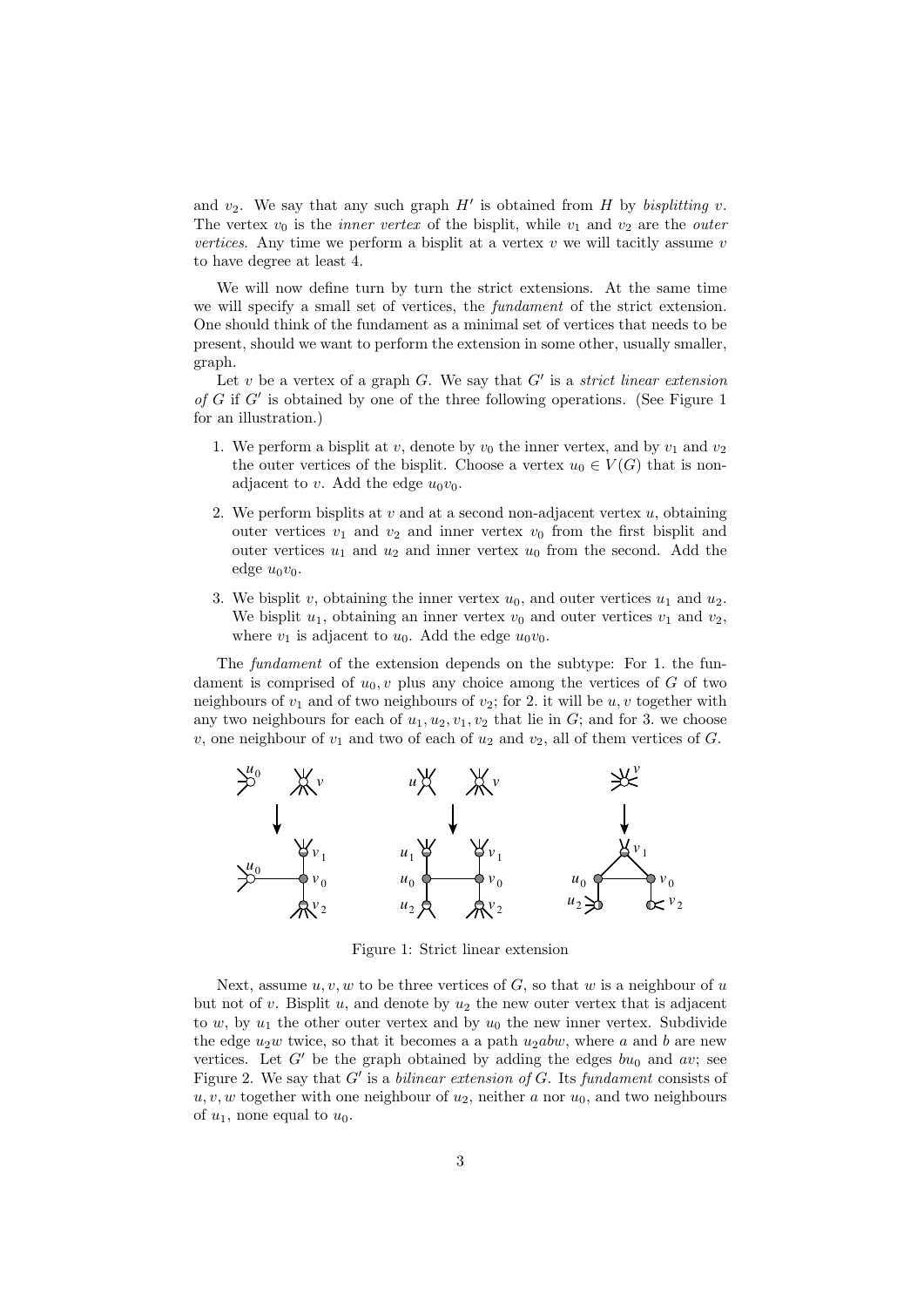

Figure 2: (a) Bilinear extension (b) Pseudolinear extension

A graph  $G'$  is called a *pseudolinear extension of*  $G$  if it may be obtained from  $G$  in the following way. Choose a vertex  $u$  of  $G$  of degree at least 4, and a non-neighbour v of u. Partition the neighbours of u into two sets  $N_1$  and  $N_2$ each of size at least two. Replace the vertex u by two new ones,  $u_1$  and  $u_2$ , so that  $u_1$  is adjacent to every vertex in  $N_1$  and  $u_2$  to every one in  $N_2$ . Add three new vertices  $a, b, c$  and a path  $u_1abcu_2$ , and let the graph resulting from adding the edges ac and by be  $G'$ ; see Figure 2. We define the fundament as  $u, v$  plus two neighbours of each of  $u_1$  and  $u_2$ , all chosen among  $V(G)$ .

The penultimate extension is the quasiquadratic extension, shown in Figure 3. Let  $u$  and  $v$  be two distinct vertices of  $G$ , and let  $x$  and  $y$  be not necessarily distinct vertices so that  $x \neq u, y \neq v$  and  $\{u, v\} \neq \{x, y\}$ . If u and  $v$  are adjacent, delete the edge between them. Add two adjacent new vertices  $u'$  and  $v'$  and join  $u'$  by an edge to u and x, and make  $v'$  adjacent to v and y. The resulting graph  $G'$  is a quasiquadratic extension of  $G$ .

Norine and Thomas distinguish those quasiquadratic extensions in which the edge uv was present in  $G$ , calling these extensions quadratic. As we will mostly be concerned with non-quadratic quasiquadratic extensions, let us call these extensions conservative-quadratic. Thus, in a conservative-quadratic extension the vertices u and v are not adjacent in  $G$ , and, in particular,  $G$  is an induced subgraph of  $G'$ . Let us remark rightaway that, as a conservative-quadratic extension is not quadratic its name is ill-chosen. To be more correct, we should call such an extension conservative-quasiquadratic. But life is far too short for such a long name.

The fundament of the quasiquadratic extension is simply  $\{u, v, x, y\}$ . For later use, let us call  $\{u, v\}$  the upper fundament of the extension.



Figure 3: (Quasi-)quadratic extension with different allowed identifications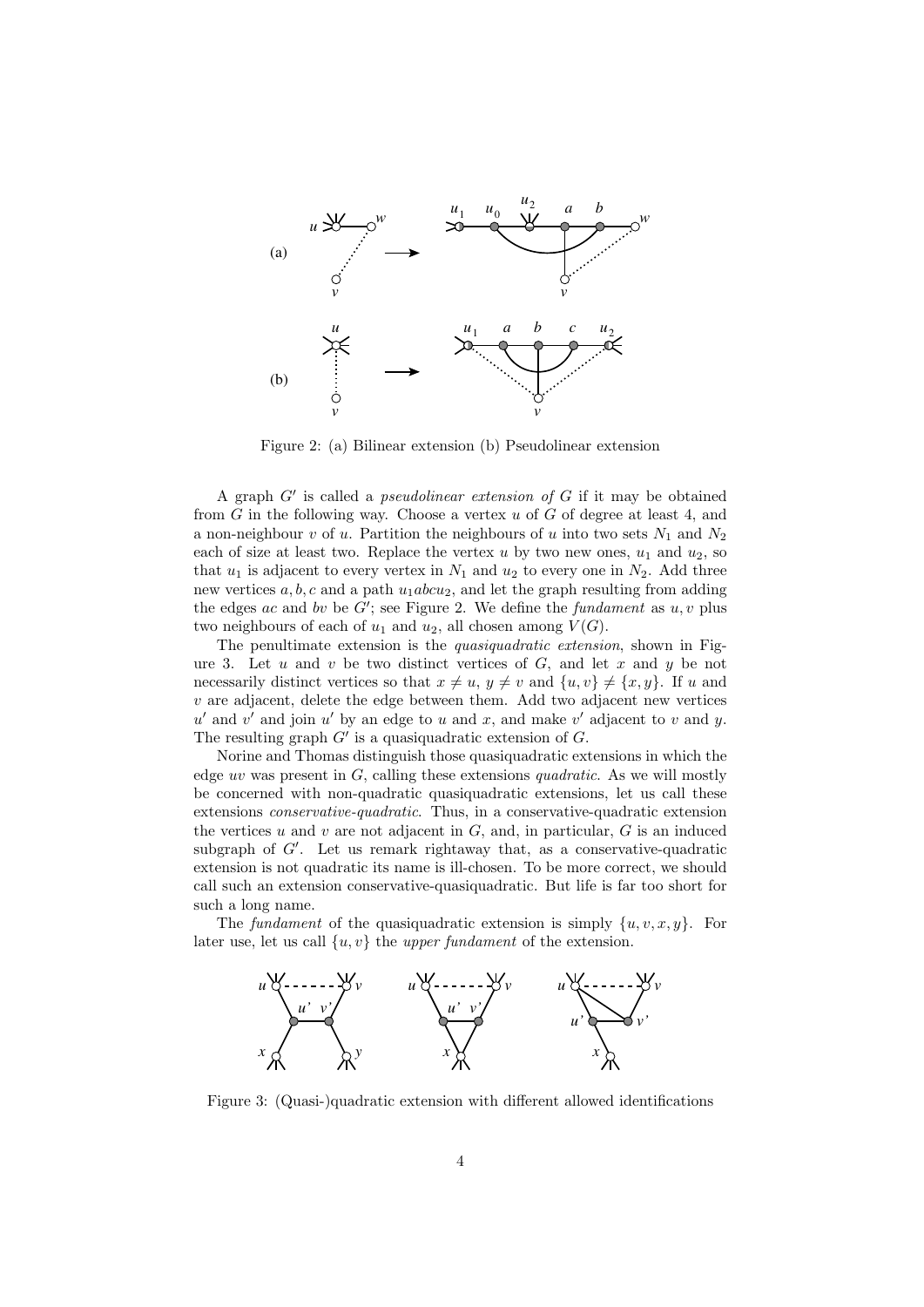Finally, consider distinct vertices u, v and distinct vertices x, y so that  $u \neq y$ ,  $v \neq x$  and  $\{u, v\} \neq \{x, y\}$ . If present, delete the edges uv and xy. We add four new vertices  $u', v', x', y'$  and edges between them so that  $u'v'y'x'u'$  is a 4-cycle. The graph obtained by adding the edges  $uu', vv', xx'$  and  $yy'$  is a quasiquartic extension of G. Its fundament consists of  $u, v, x, y$ .



Figure 4: (Quasi-)quartic extension with different allowed identifications

Now, an extension is called strict if it is any of the following: quasiquadratic, quasiquartic, bilinear, pseudolinear, and strict linear. We write  $G \to G'$  if G is a brick and  $G'$  is obtained from  $G$  by a strict extension.

Let F be the fundament of the strict extension  $G \to G'$ . We observe two trivial properties:

Any vertex outside  $F$  has the same degree in  $G$  as in  $G'$ .  $(1)$ 

We have 
$$
|F| \le 3 \cdot (|V(G')| - |V(G)|)
$$
. (2)

We note that the ratio 3 is attained for strict linear extensions of the first type: There the fundament consists of  $u, v$  plus four neighbours of v, while G' has only two vertices more than G.

It is easy to see that a strict extension  $G'$  of a brick G is 3-connected. Also, it is not difficult to find a perfect matching of  $G' - x - y$  for any pair of vertices  $x, y \in V(G')$ , with exception of the pair  $u_0, v_0$  if  $G \to G'$  is a strict linear extension, and the pair  $u_0b$ , or  $ac$ , if  $G \to G'$  is a bi- or pseudolinear extension, respectively. These particular cases can be reduced to the exercise of finding a perfect matching in the graph obtained from G by bisplitting a vertex, deleting the new inner vertex and another vertex distinct from the new outer vertices. Using Tutte's theorem, and the fact that  $G$  is brick, this is not hard to solve.

This leads to the following lemma, which has also been observed by Norine and Thomas [5]:

#### Lemma 4. Any strict extension of a brick is a brick.

We close this section with an example. In Figure 5 we build up a triple ladder by repeatedly alternating between quasiquartic and quasiquadratic extensions, starting from a prism. As by Lemma 4, strict extensions take a brick to a brick, we deduce that the triple ladder is a brick. To see that it is a minimal brick, note that the deletion of any edge results in a graph that fails to be 3-connected.

### 3 Brick on brick

We will call a sequence  $G_0 \rightarrow G_1 \rightarrow \ldots \rightarrow G_k$  a *brick-on-brick sequence* if all the  $G_0, \ldots, G_k$  are bricks (not necessarily minimal) and if all the  $G_{i-1} \rightarrow G_i$  are strict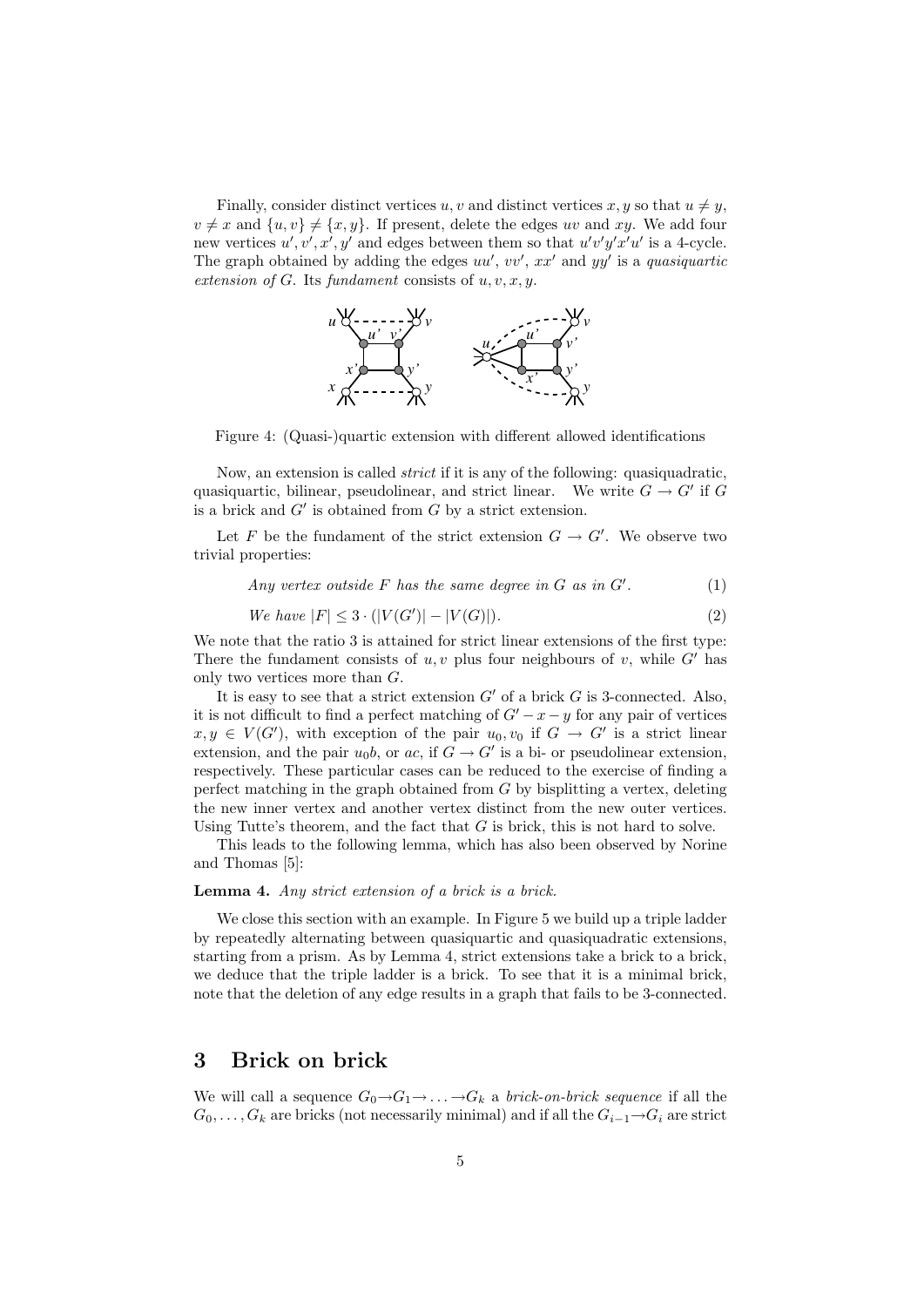

Figure 5: A minimal brick

extensions. Thus, the theorem of Norine and Thomas states that every minimal brick G has such a brick-on-brick sequence that starts with  $K_4$  or the prism and ends with  $G$ , and in which all intermediate bricks are minimal—unless  $G$  is the Petersen graph.

We formulate a simple lemma that allows us to reorder a brick-on-brick sequence.

**Lemma 5.** Let  $A \rightarrow B \rightarrow C$  be a brick-on-brick sequence, so that  $A \rightarrow B$  is conservative-quadratic with new vertices  $p, q$  and so that  $p, q$  do not lie in the fundament of  $B \to C$ . Then there exist a brick B' so that  $A \to B' \to C$  is a brick-on-brick sequence and  $B' \to C$  is conservative-quadratic with new vertices  $p, q$ .

*Proof.* Since  $A \to B$  is conservative-quadratic, we have that  $B - \{p, q\} = A$ . It is easy to verify that thus  $A \to C - \{p, q\}$  is a strict extension (of the same type as  $B \to C$ ). For this, it is important to note that by assumption, p and q are not in the fundament of  $B \to C$ . In particular, any bisplittings of  $B \to C$  can also be performed in A at vertices of degree  $\geq 4$ . Using Lemma 4, we see that  $B' := C - \{p, q\}$  is a brick.

It remains to show that  $B' \to C$  is a conservative-quadratic extension. This is easy to check if none of the vertices of the fundament F of  $A \rightarrow B$  has suffered a bisplit during the operation  $A \to B'$ . So assume there is a vertex  $s \in F$  which is bisplit in  $A \to B'$ , and say s is adjacent to p in B. Then, however, s is also bisplit in  $B \to C$ , and in C, one of the new outer vertices, say  $s_1$ , is adjacent to p. So  $B' \rightarrow C$  is a quasiquadratic extension. Note that the number of edges gained in  $A \to B'$  and in  $B \to C$  is the same, and so, with  $A \to B$ , also  $B' \to C$ is conservative-quadratic.  $\Box$ 

Let us now examine how the edge density changes in a brick-on-brick sequence. Suppose  $G = (V, E)$  is a minimal brick other than the Petersen graph, and let  $G_0 \to \ldots \to G_k$  be a brick-on-brick sequence for G as given by Theorem 3, that is,  $G = G_k$  and  $G_0$  is either the  $K_4$  or the prism. For a set of indices  $I \subseteq \{1, \ldots, k\}$  we define  $\nu(I)$  to be the total number of vertices added in extensions corresponding to  $I$ :

$$
\nu(I) := \sum_{i \in I} (|V(G_i)| - |V(G_{i-1})|).
$$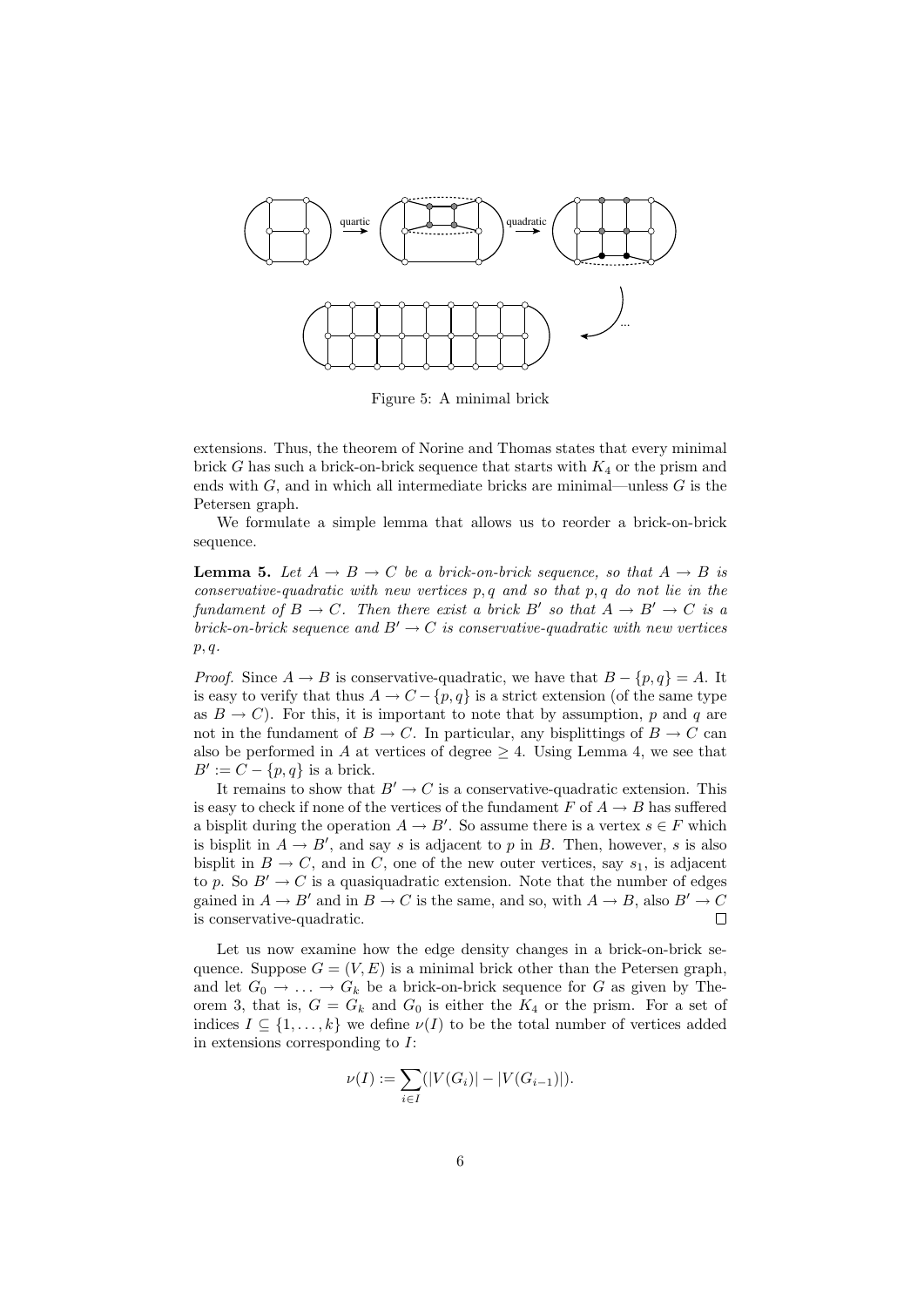Similarly, we define

$$
\epsilon(I) := \sum_{i \in I} (|E(G_i)| - |E(G_{i-1})|).
$$

Now, let  $I_1$  be the set of indices  $i \in \{1, \ldots, k\}$  for which  $G_{i-1} \to G_i$  is a strict linear, bilinear or pseudolinear extension, and set  $\nu_1 = \nu(I_1)$  and  $\epsilon_1 = \epsilon(I_1)$ . We define analogously  $I_2$ ,  $\nu_2$  and  $\epsilon_2$  (resp.  $I_2^c$ ,  $\nu_2^c$  and  $\epsilon_2^c$ ) for quasiquadratic (resp. conservative-quadratic) extensions and  $I_3$ ,  $\nu_3$  and  $\epsilon_3$  for quasiquartic extensions.

Finally, let  $\nu_0 := |V(G_0)|$  and  $\epsilon_0 := |E(G_0)|$ . As  $G_0$  is either  $K_4$  or the prism it follows that  $(\nu_0, \epsilon_0) \in \{(4, 6), (6, 9)\}.$  Moreover, we clearly have that

$$
|V(G)| = \nu_0 + \nu_1 + \nu_2 + \nu_3 \text{ and } |E(G)| = \epsilon_0 + \epsilon_1 + \epsilon_2 + \epsilon_3. \tag{3}
$$

It is easy to calculate that

$$
\epsilon_0 = \frac{3}{2}\nu_0, \ \epsilon_1 \le \frac{3}{2}\nu_1, \ (\epsilon_2 - \epsilon_2^c) = \frac{4}{2}(\nu_2 - \nu_2^c), \ \epsilon_2^c = \frac{5}{2}\nu_2^c \text{ and } \ \epsilon_3 \le \frac{8}{4}\nu_3. \tag{4}
$$

From (4), we see that the 'edge density gain' is largest when performing conservative-quadratic extensions. In fact, the greater the average degree of a minimal brick, the more conservative-quadratic extensions must have been used in any of its brick-on-brick sequences:

**Lemma 6.** Let  $\delta > 0$ , and let G be a minimal brick with average degree  $d(G) \geq$  $4 + \delta$ . For any brick-on-brick sequence  $G_0 \rightarrow \ldots \rightarrow G_k$  with  $G = G_k$  and  $G_0 \in \{K_4, Prism\}$  it holds that  $\nu_2^c \geq \delta |V(G)|$ .

*Proof.* Let  $G = (V, E)$ . Using (3) and (4), we find that

$$
\frac{4+\delta}{2} \le \frac{|E|}{|V|} \n= \frac{1}{|V|} (\epsilon_0 + \epsilon_1 + \epsilon_2 + \epsilon_3) \n\le \frac{1}{|V|} \left( \frac{3}{2}\nu_0 + \frac{3}{2}\nu_1 + 2(\nu_2 - \nu_2) + \frac{5}{2}\nu_2^c + 2\nu_3 \right) \n\le \frac{1}{|V|} \left( 2|V| + \frac{1}{2}\nu_2^c \right),
$$

and consequently,  $\nu_2^c \ge \delta |V|$ .

We postpone the proof of the following lemma to the next section.

**Lemma 7.** Let G be a brick, and let  $G''$  be a conservative-quadratic extension of a conservative-quadratic extension  $G'$  of  $G$ . Let  $u'$  and  $v'$  be the new vertices of G'. If one of u', v' is used for the fundament of  $G' \to G''$  then  $G''$  is not a minimal brick.

**Lemma 8.** Every minimal brick G of average degree  $d(G) \geq 4 + \delta$  with  $\delta > 0$ has at least  $(4\delta - 3)|V(G)|$  vertices of degree 3.

 $\Box$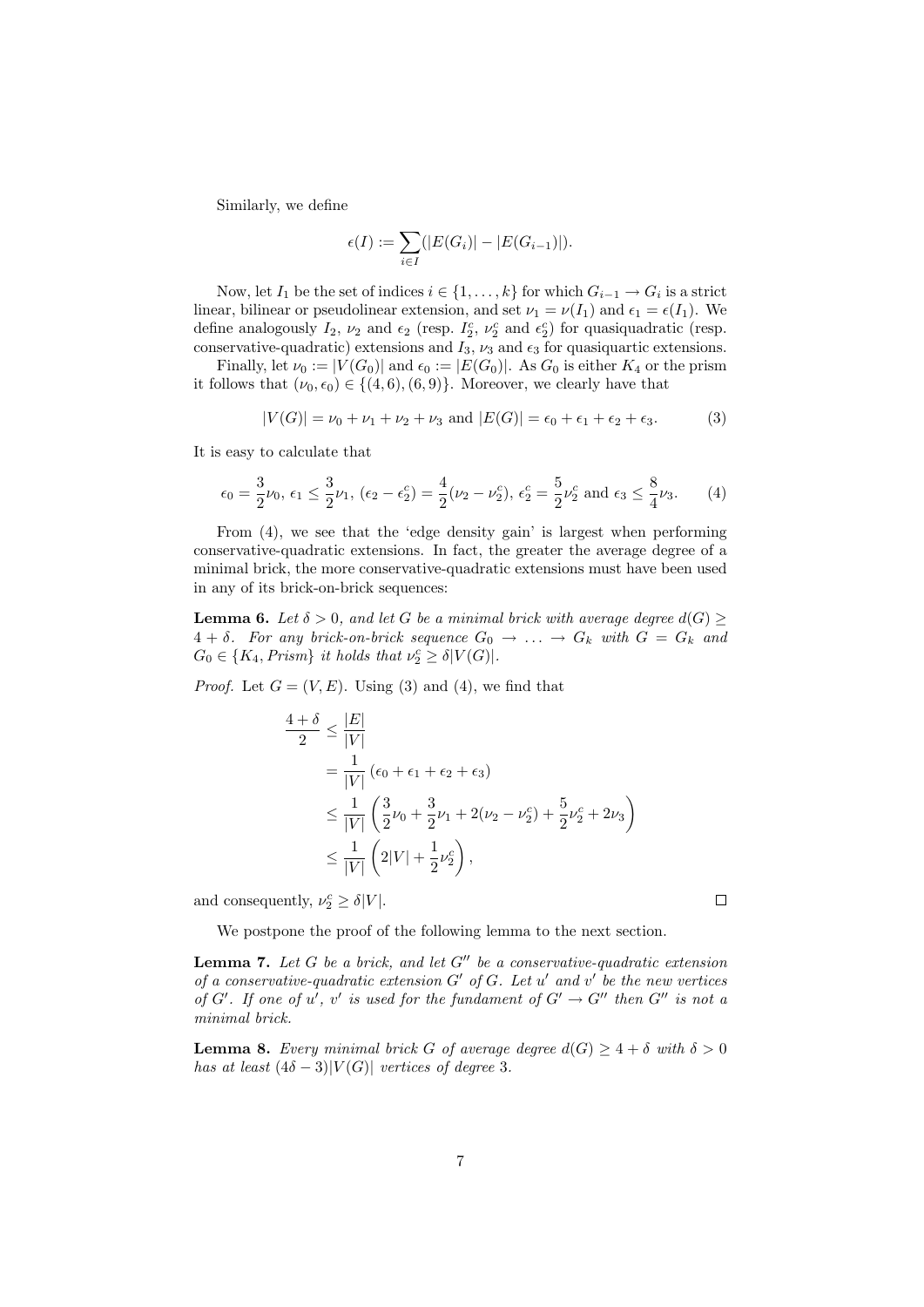*Proof.* By Theorem 3, there is a brick-on-brick sequence  $\mathcal{B} := G_0 \to \ldots \to G_k$ for G, where all intermediate graphs are minimal bricks. With Lemma 6 we find that

$$
\nu_2^c \ge \delta |V(G)|. \tag{5}
$$

This means that there is a set Q of at least  $\delta |V(G)|$  vertices that arise as new vertices in some conservative-quadratic extension of  $\mathcal{B}$ . Denote by  $Q_1$  the set of those vertices in  $Q$  that are used in the fundament of any later extension of B, and let  $Q_2 := Q \setminus Q_1$ . Then  $Q_2 \subseteq V(G)$  and the vertices of  $Q_2$  have degree 3 in  $G$  by (1).

Hence if  $|Q_2| \geq (4\delta - 3)|V(G)|$ , then we are done. So assume otherwise. Then

$$
|Q_1| = |Q| - |Q_2| > \delta |V(G)| - (4\delta - 3)|V(G)| = 3(1 - \delta)|V(G)|.
$$
 (6)

Let I be the set of indices of extensions of B that use some vertex of  $Q_1$  in their fundament which has not been used in the fundament of earlier extensions of B. Then (2) together with (6) implies that  $\nu(I) > (1 - \delta)|V(G)|$ .

This means that by (3) and by (5), there is an index  $j \in I$  that corresponds to a conservative-quadratic extension  $G_{j-1} \to G_j$  of  $\mathcal{B}$ . Let  $q \in Q_1$  lie in the fundament of this extension.

We apply Lemma 5 repeatedly in order to finally obtain a brick  $G'_{j-2}$  so that

$$
G'_{j-2} \to G_{j-1} \to G_j
$$

is a brick-on-brick sequence, with  $q$  being one of the new vertices in the conservative-quadratic extension  $G'_{j-2} \to G_{j-1}$ . This contradicts Lemma 7.  $\Box$ 

We are now ready to prove our main theorem.

*Proof of Theorem 2.* Given a minimal brick  $G$  we distinguish two cases. If the average degree of G is at least  $4 + \frac{7}{9}$ , then we apply Lemma 8 to see that at  $\frac{1}{9}|V(G)|$  of the vertices have degree 3.

So, we may assume that G has average degree at most  $5-\frac{2}{9}$ . Denote by  $V_{\leq 4}$ the set of all vertices of degree at most 4, and by  $V_{\geq 5}$  the set of all vertices of degree at least 5. Then

$$
\left(5 - \frac{2}{9}\right)|V(G)| \ge \sum_{v \in V(G)} d(v) \ge 3|V_{\le 4}| + 5|V_{\ge 5}| = 5|V(G)| - 2|V_{\le 4}|,
$$

which leads to  $|V_{\leq 4}| \geq \frac{1}{9}|V(G)|$ .

In either case we find that at least a ninth of the vertices of G have degree at most 4.  $\Box$ 

# 4 Proof of Lemma 7

We dedicate this section entirely to the proof of Lemma 7. We shall use the notation from Figure 6, that is,  $\{x, u, v, y\}$  is the fundament of the conservativequadratic extension  $G \to G'$ , and  $\{u', r, s, t\}$  is the fundament of the conservativequadratic extension  $G' \to G''$ , with new vertices r' and s', where r' is adjacent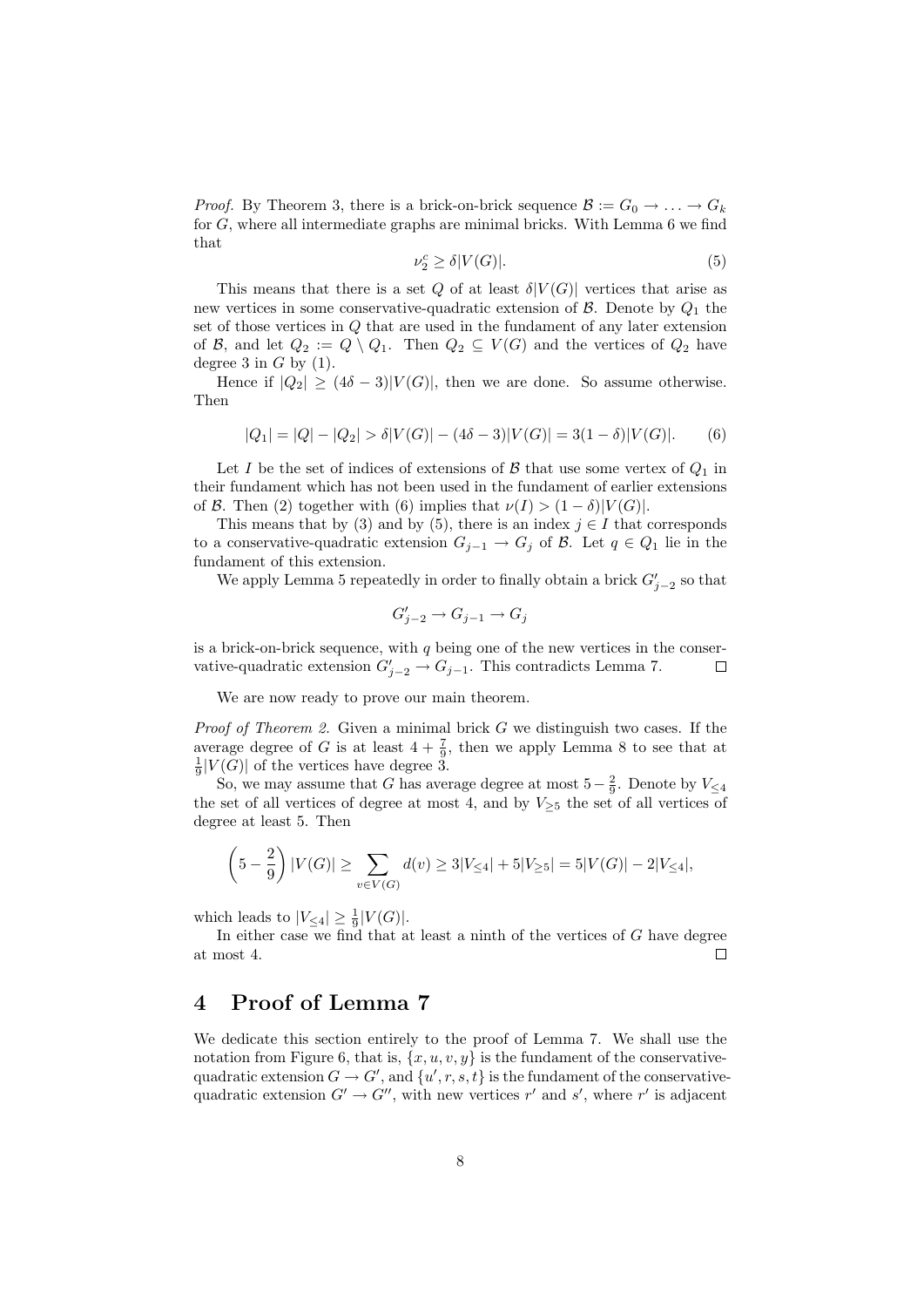

Figure 6: Applying two quadratic extension on top of each other. Note that several of the vertices in the figure might be identified.

to  $u'$  and  $r$ , and  $s'$  is adjacent to s and t. Several of these vertices may be identified, some of them are by definition distinct:

$$
u \neq x, v \neq y, u' \neq r, s \neq t, and u', v', r', s'
$$
 are pairwise distinct.

Assume for contradiction that  $G''$  is a minimal brick. From this we will deduce that  $G'' - uu'$  is bicritical and 3-connected, which is clearly impossible.

We start by proving that

$$
v' \notin \{s, t\}.\tag{7}
$$

Indeed, suppose otherwise. Then, as  $G''$  is a conservative-quadratic extension of  $G'$ , the graph  $G''-v'u'$  is a quadratic extension of  $G'$  (with v' and u' constituting the upper fundament of  $G' \to G'' - v'u'$ . Hence  $G'' - v'u'$  is a brick. Thus  $G''$ is not minimal, against our assumption.

Next, we show that

$$
G'' - uu' \text{ is birritical.} \tag{8}
$$

For this, let  $a, b$  be two vertices of  $G''$ . Our aim is to find a perfect matching of  $G'' - a - b$  that avoids uu'. We may assume that neither of a, b is incident with  $uu'$  as otherwise any perfect matching of  $G'' - a - b$  serves for our purpose (and exists since  $G''$  is bicritical). Therefore, the following three cases cover all possible cases (after possibly swapping  $a$  and  $b$ ).

#### Case 1:  $a, b \in V(G)$ .

Since G is bicritical there is a perfect matching M of  $G-a-b$ . This matching together with the edges  $u'v'$  and  $r's'$  yields a perfect matching of  $G'' - a - b$ that avoids  $uu'$ .

**Case 2:**  $a \in V(G)$  but  $b \notin V(G)$ .

Our aim is to find a substitute  $b' \in V(G)$  different from a, so that a perfect matching M of  $G - a - b'$  together with two edges e, f form a perfect matching  $M'$  of  $G'' - a - b$  that avoids  $uu'$ .

Subcase:  $b = s'$ . As  $v \neq y$ , we may choose  $b' \in \{v, y\}$  distinct from a, and let  $M' := M + u'r' + v'b'.$ 

Subcase:  $b \in \{v', r'\}$  and  $\{s, t\} \neq \{u', a\}$ . Choose  $b' \in \{s, t\}$  distinct from u' and a, and note that (7) implies that  $b' \neq v'$ . Then the matching  $M' :=$  $M + u'v' + s'b'$  if  $b = r'$  or the matching  $M' := M + u'r' + s'b'$  if  $b = v'$  is as desired.

Subcase:  $b = v'$  and  $\{s, t\} = \{u', a\}$ . Note that then  $r \neq a$ . Choose  $b' := r$ . Then the matching  $M' := M + u's' + r'b'$  is as desired.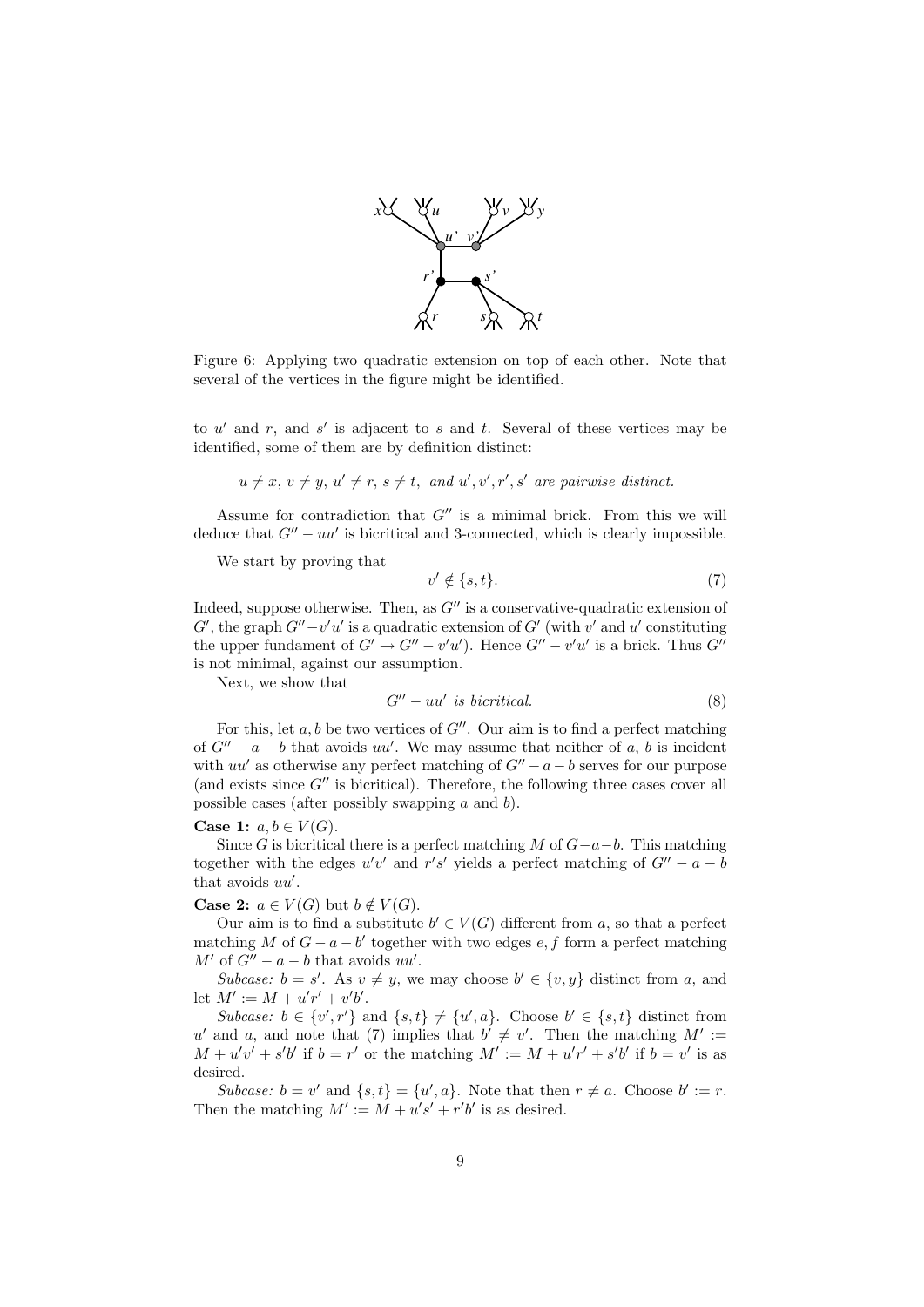Subcase:  $b = r'$  and  $\{s, t\} = \{u', a\}$ . Choose  $b' \in \{v, y\}$  distinct from a. Then the matching  $M' := M + u's' + v'b'$  is as desired.

Case 3:  $a, b \notin V(G)$ .

Then  $a, b \in \{v', r', s'\}$ . If  $\{a, b\} = \{r', s'\}$  we take a perfect matching M of G plus  $u'v'$ . If  $\{a, b\} = \{v', s'\}$  we choose a perfect matching of G together with  $u'r'.$ 

It remains the case when  $\{a, b\} = \{r', v'\}$ . We choose  $b' \in \{s, t\}$  distinct from x. By (7) we have  $b' \neq v'$ . If  $b' = u'$  then a perfect matching of G together with  $u's'$  is as desired. Otherwise, we can use a perfect matching of  $G - x - b'$ together with  $u'x$  and  $s'b'$ .

We have thus proved (8).

We finish the proof of the lemma by showing that

$$
G'' - uu' \text{ is 3-connected.} \tag{9}
$$

Suppose otherwise. Then there are vertices w, z such that  $G'' - uu' - w - z$ is disconnected. In other words,  $G'' - uu'$  is the union of two subgraphs A, B with  $\{w, z\} = V(A \cap B)$  and  $A \setminus B \neq \emptyset \neq B \setminus A$ . Since  $G''$  is 3-connected we know that  $w \neq z$  and that  $uu'$  goes from  $A \setminus B$  to  $B \setminus A$ . Say  $u \in A \setminus B$  and  $u' \in B \setminus A$ . Since G'' is 3-connected we know that  $w \neq z$  and that uu' goes from  $A - B$  to  $B - A$ . Say  $u \in V(A - B)$  and  $u' \in V(B - A)$ .

Since G is 3-connected, all of G is contained in either A or in B. As  $u \notin V(B)$ , it must be that  $G \subseteq A$ . Thus x, as a neighbour of u', lies in  $A \cap B = \{w, z\}$ . Say  $x = w$ .

Now, either  $v' = z$  or  $v' \in B \setminus A$  and  $\{v, y\} = \{x, z\}$  (then, in particular, one of  $v, y$  is equal to z). In either case, we find that the the new vertices  $r', s'$ of  $G''$  lie in  $B - A$ . For the neighbours r, s, t of r' and s' we deduce that

$$
\{r, s, t\} \subseteq \{u', v', x, z\}.
$$
\n
$$
(10)
$$

We claim that  $x \notin \{s, t\}$ . Otherwise, say if  $x = s$ , we perform a quadratic extension in G' with fundament  $\{u', x, r, t\}$  and upper fundament  $\{u', x\}$ . In this way, the edge  $u'x$  vanishes in the quadratic extension  $G' \to G'' - xu'$ . Thus,  $G'' - xu'$  is a brick, which contradicts the minimality of  $G''$ . With a similar reasoning we see  $v' \notin \{s, t\}.$ 

Thus, one of  $s, t$  must be equal to  $u'$ , and the other equal to  $z$  (recall that  $u' \neq z$ ). As the fundament of the quasiquadratic extension  $G' \rightarrow G''$ , the set  $\{r, s, t, u'\}$  contains at least three vertices. By (10), this implies that r is either x or  $v'$ . But then, either choosing  $u'$  and x as the upper fundament of the quadratic extension  $G' \to G'' - xu'$ , or choosing u' and v' as the upper fundament of the quadratic extension  $G' \to G'' - u'v'$ , we find a contradiction to the fact that  $G''$  is a minimal brick. This concludes the proof of  $(9)$ .

### 5 Discussion

In this work, we proved that in a minimal brick the number of vertices of degree  $\leq 4$  is a positive fraction of the total number of vertices. On the other hand, if we look for large degree vertices in a minimal brick, it is not difficult to find examples with a few vertices of arbitrary large degree (for instance even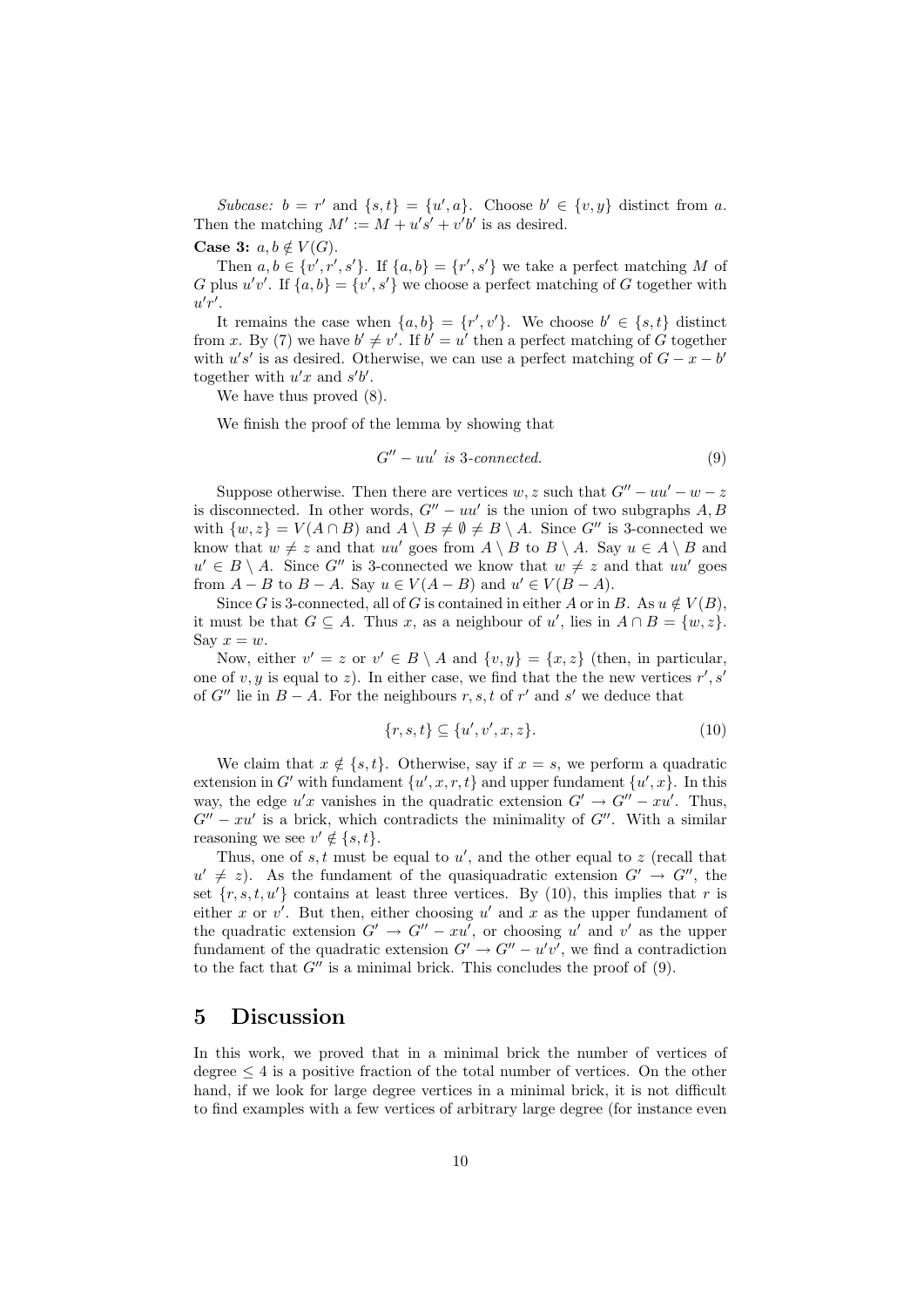wheels). It seems less evident that one can also construct minimal bricks with many vertices of degree  $\geq 5$ . We provide an example in Figure 7, where about a seventh of the vertices have degree 6. This graph is a indeed brick, since it can be built from the triple ladder of Figure 5 by performing two quadratic extensions at triples like  $r, s, t$ . It is a minimal brick as clearly every edge is necessary for 3-connectivity.



Figure 7: A minimal brick

Vertices of degree  $\leq 4$  and even cubic vertices seem to be abundant in all examples. In the example with fewest proportion of degree 3 vertices we know, the triple ladder in Figure 5, they still make up two thirds of the vertices. In that respect, our result with a fraction of  $\geq \frac{1}{9}$  of the vertices seems quite low.

The main aim of this paper was to develop ideas and techniques that ultimately should serve to settle the Norine-Thomas conjecture. While we believe to have done a substantial step in that direction, there are still serious obstacles lying on that route. Let us briefly outline some of them.

Clearly, an average degree of at most  $4 - \gamma$  (for some small constant  $\gamma > 0$ ) yields a positive fraction of degree 3 vertices. We may therefore assume that our minimal bricks have average degree of about 4 and higher. While an average degree of about 5 and higher leads to a brick-on-brick sequence with many conservative-quadratic extensions (cf. Lemma 6), the now lower bound on the average degree will give us less information on the kind of extensions our brickon-brick sequence is composed of. In particular, quadratic and conservativequartic (those that do not involve edge deletions) might appear, as they push the average degree towards 4. Even worse, because conservative-quadratic extensions yield a relatively large edge-density increase, we may also have lots of strict linear, bilinear or pseudolinear extensions.

To handle this, we would seem to need a much stronger version of Lemma 7, that also forbids two chained quadratic extensions, say, that increase the degree of a fundament vertex. Unfortunately, two such extension might actually occur while still yielding a minimal brick: This is exactly what happened to produce the degree 6 vertices in Figure 7.

### 6 Acknowledgment

The second author would like to thank Andrea Jiménez for inspiring discussions, and for drawing her attention to the subject.

# References

[1] M.H. de Carvalho, C.L. Lucchesi, and U.S.R. Murty, How to build a brick, Disc. Math. 306 (2006), 2386–2410.